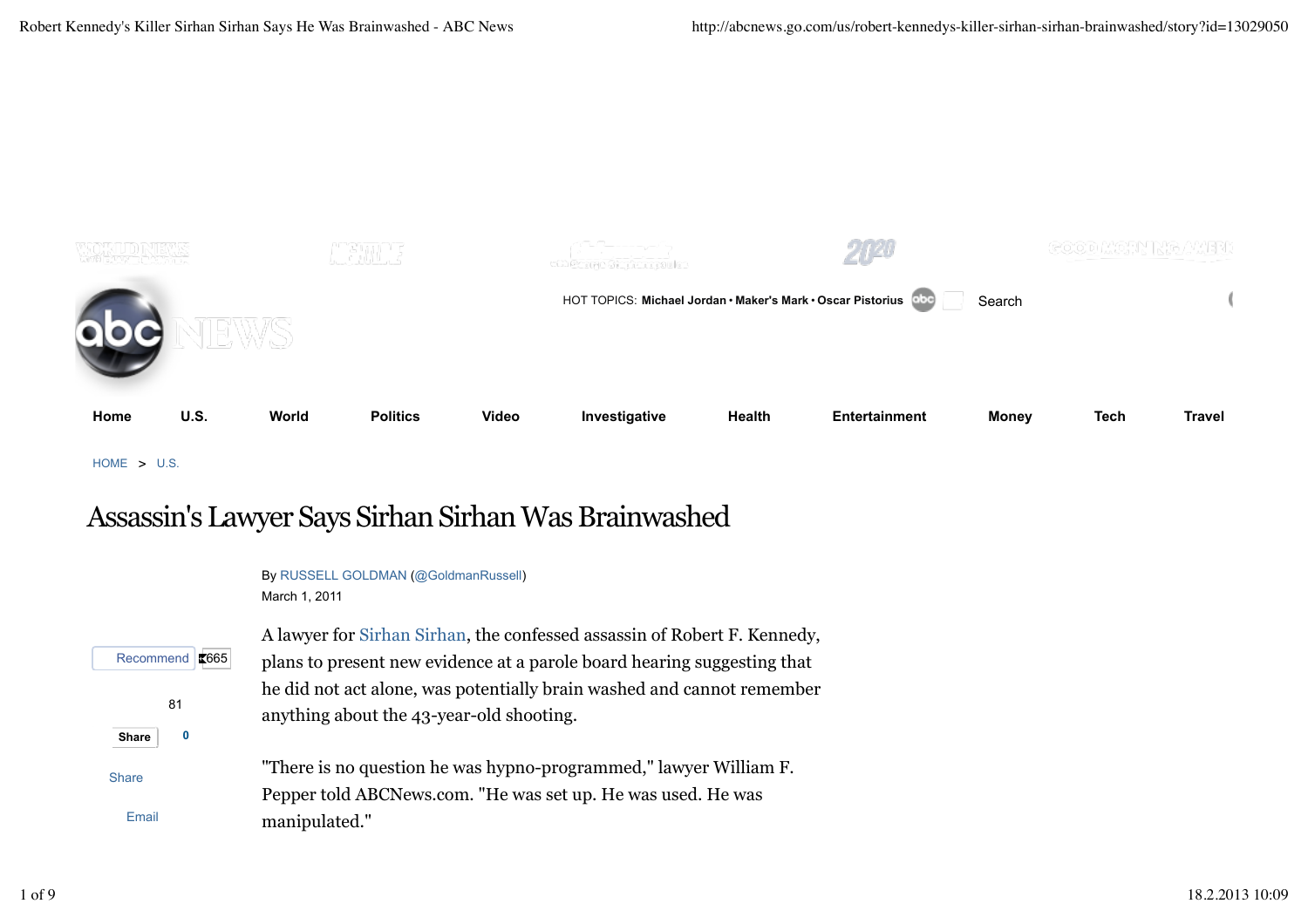represented by Pepper.

20 Comments Print

Text Size  $-$  /  $+$ Single Page

Taking a page from the conspiracies that have dogged the assassination of Kennedy's brother President John F. Kennedy, Pepper plans to introduce new evidence that suggests there was a second gunman who fatally shot RFK in the kitchen of a Los Angeles hotel, following his victory in the 1968 California presidential primary.

Sirhan will appear before a California parole board on Wednesday for the

14th time since his May 1969 sentencing. It is the first time he will be

Pepper said he believes Sirhan was "hypno-programmed," essentially brainwashed to kill Kennedy and his memories were then erased.

The lawyer's tale has all the makings of a great conspiracy theory, if not a science fiction thriller akin to the "Manchurian Candidate."

"Ten independent witnesses say Sirhan was always in front of Bobby, never behind him," said Pepper, "but the autopsy says Bobby was shot at close range from behind the right ear."



June 5, 1968: RFK Is Assassinated **Watch Video**

Pepper says he believes he knows who ordered Sirhan to shoot Kennedy, but won't yet say who it is. He said in addition to the parole hearing, he is preparing an appeal.

Pepper said Sirhan is "remorseful" for his role in the 1968 assassination of Kennedy, but the gunman "does not remember anything about the shooting."

The image of Sirhan sitting in a California prison cell in 2011 regretting a

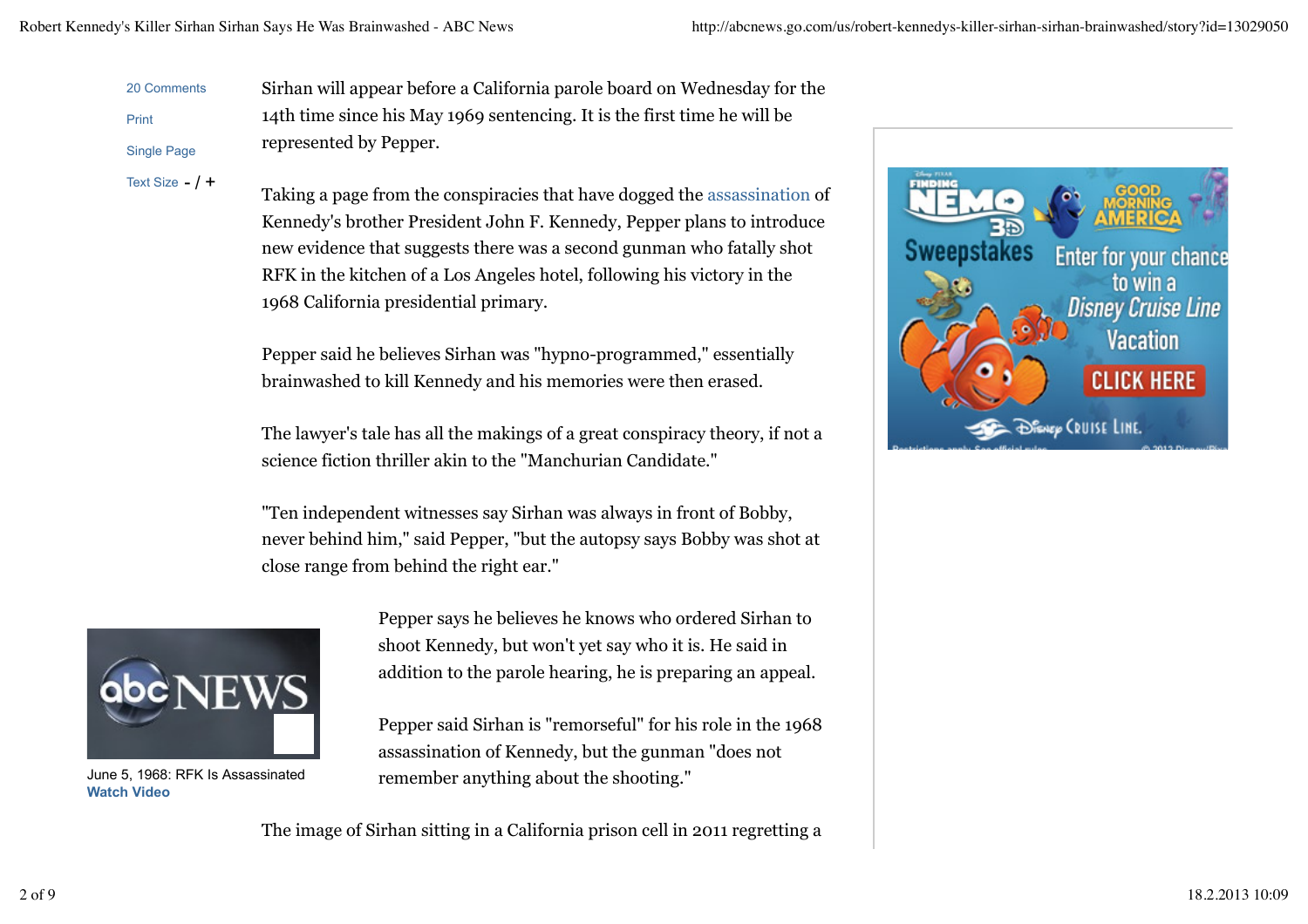

June 5, 1968: Motive in RFK Shooting **Watch Video**



June 8, 1968: RFK's Funeral **Watch**

crime he does not remember does not jibe with a defiant Sirhan sitting a California courtroom in 1969.

At his trial, Sirhan confessed to the crime and declared he had committed it "with 20 years of malice aforethought."

### **Second Gunman Conspiracy Theory**

Members of the Kennedy family declined to discuss the claims by Sirhan's lawyer.

The second gunman theory is not new, said Cyril Wecht, a renowned forensic pathologist and one of two independent physicians who examined Kennedy's body. Wecht was also one of nine forensic pathologists on a panel who **Video MOST RECENT**

> reexamined the JFK assassination, but the only one who dissented from the single bullet theory.

Wecht said the coroner in the RFK case gave "unchallenged, unequivocal" testimony to the grand jury that Kennedy had been shot from behind at close range. Witnesses all put Sirhan in front of Kennedy.

Wecht said it was scientifically plausible to hypnotize someone and induce them to murder, but said he did not know if there was enough evidence to suggest that in Sirhan's case.

Parole hearings are typically not the platform to introduce new evidence, or retry a case. Boards typically want to hear convicts express remorse for their crimes, not deny remembering them.

**MOST POPULAR**



**Country Singer Mindy McCready Dead at 37**



**Russian Scientists Confirm Space Meteor Findings**